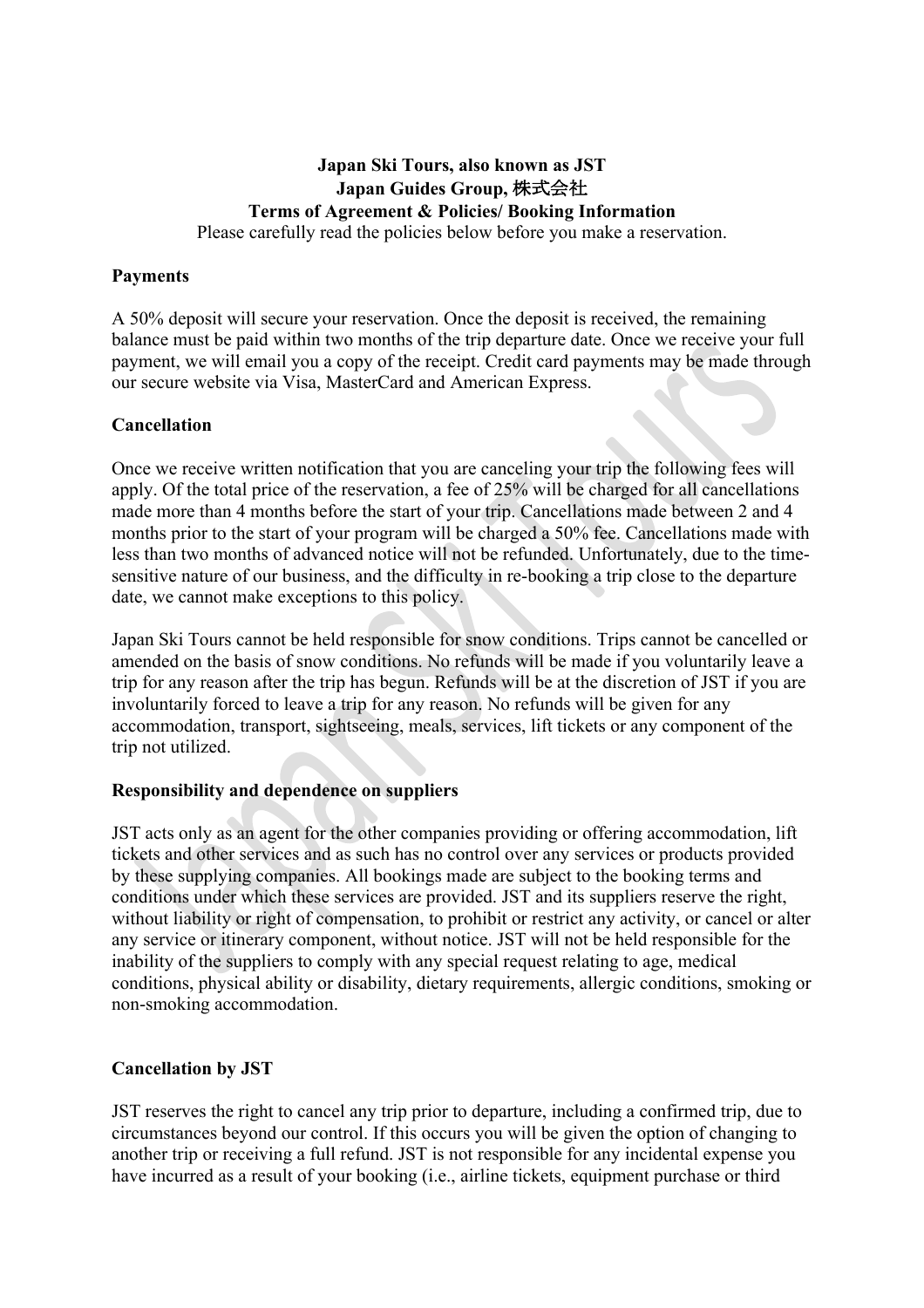party equipment rentals, hotel reservations, etc). If you choose an alternative trip and it is at a lower value than your original trip you will be refunded the difference. If the alternative trip is of a higher value then you will pay the difference in price.

If Japan Ski Tours cancels a trip due to an act of God such as a natural disaster, volcanic eruption, or other unforeseeable naturally occurring event which impedes the safety of our program, the terms under the section, "In the event of an act of God such as a natural disaster, or any other unforeseeable naturally occurring event that destabilizes or otherwise makes skiing unsafe" will apply.

## **What Storm Chasing means**

While we do "storm chase" as much as possible, we are constrained by the limitations of our itinerary and hotel reservations. There may be instances where we have to leave our base accommodation and move to the next area as soon as a storm is coming in. If you're not willing to run the risk that the timing of the itinerary might not work with the storm systems during your trip, your best bet is to rent a Camper Van and travel around in real-time with the storms. Since our trips aren't Camper Van based, we'll be following our itinerary as described on our website and storm chasing within those limitations.

# **Change of Date**

Date changes are subject to availability. Date changes may be requested at anytime up to 2 months prior to your departure date. Date changes made between 2-3 months prior to the trip will be charged a ¥15,000 fee per person. A ¥10,000 fee will be charged per person for all date changes made more than 3 months prior to the trip.

## **Medical and Emergency Evacuation Insurance**

Due to the inherent risk involved in alpine pursuits, and in the interest of your safety, Japan Ski Tours strongly recommends all participants to bring insurance that provides full medical and emergency evacuation coverage. Japan Ski Tours will NOT provide insurance for participants on any JST trip. If a participant does not have proper insurance documentation he/she will be liable for her own medical and emergency evacuation expenses and will receive no refund, date change, or any kind of compensation from Japan Ski Tours. Please take this seriously and lean on the side of caution.

## **Hazard Management and Skier Responsibilities**

Managing risk is JST's number one priority. Our guides manage significant hazards inherent to sidecountry pursuits (e.g. avalanche, inclement weather, tee-accidents, rock fall, and high winds) but they cannot eliminate them.

Please clearly understand that skiing in bounds and out of bounds is an inherently hazardous sport and both actions are only undertaken with the full knowledge and consent from the participant that these are inherently dangerous activities. You are choosing to engage in an activity in which skiers have been injured and worse. While these accidents are indeed infrequent, they may occur at any time and be out of our control. We ask that participants acknowledge that risk, and make their own choices about whether or not to engage in this activity. We ask that each participant is physically and mentally fit, is properly attired and